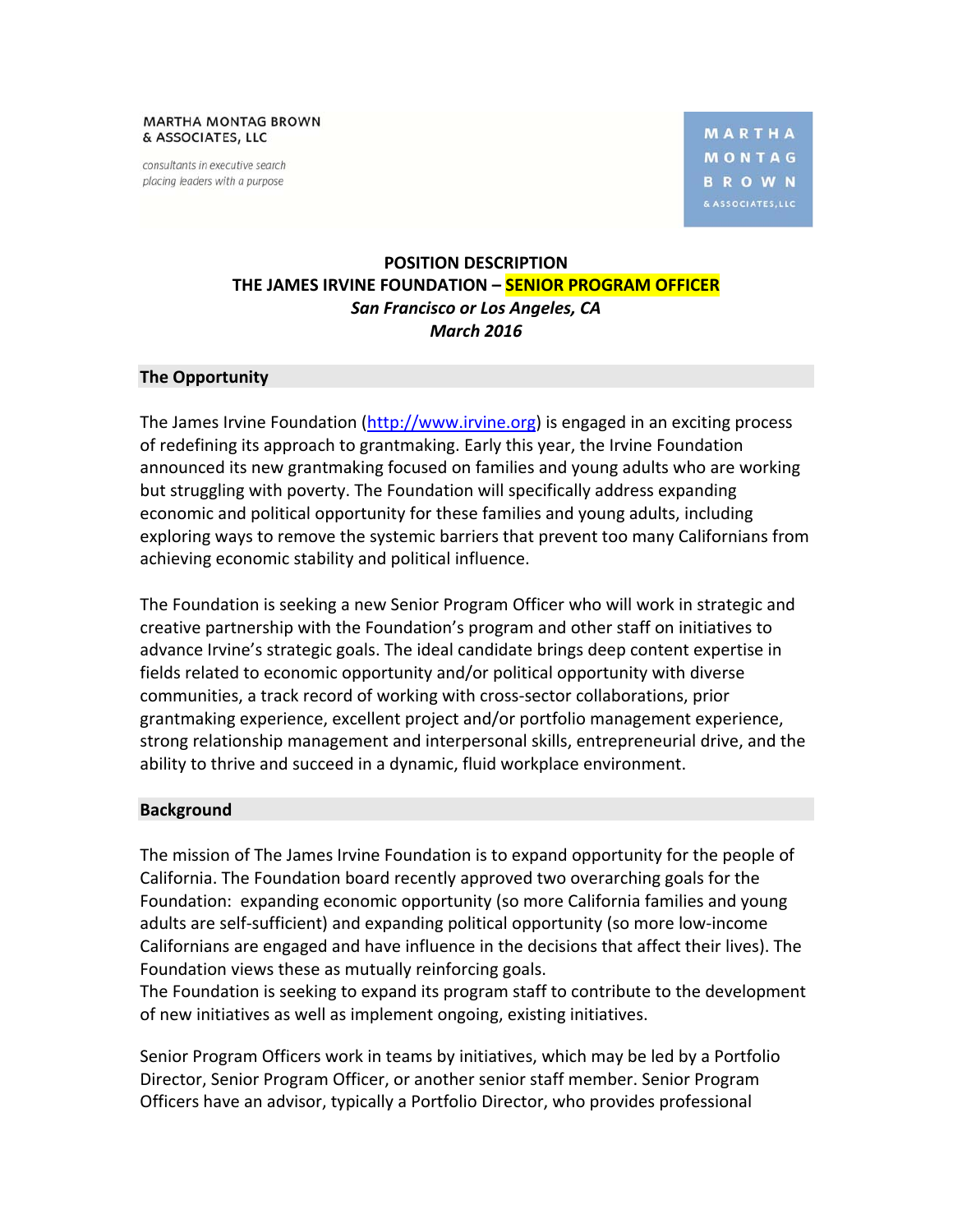development coaching and performance assessments. The Portfolio Director to whom this position will report will depend, in part, on the person's background and interests and the distribution of staff reporting to various Portfolio Directors.

### **Key Responsibilities**

The following are the Senior Program Officer's key responsibilities:

### 1. Initiative Leadership and Strategy Development

- May serve as a leader of an initiative team and likely will serve as a member of multiple initiative teams.
- As a team leader or member, contribute substantially to the development and iteration of initiative strategy.
- Develop and manage strategic relationships with regional and field leaders, and share insights with colleagues that inform the work.
- Remain well informed of current research, activities, and trends in the issues addressed by grantees.
- Support the development and implementation of initiative evaluation plans to track the impact of the work and allow for continuous learning.
- Inform the ongoing refinement of Irvine's initiative strategies through discussions with other Irvine program and senior staff.

### 2. Grantee Partnerships and Support

- Monitor the performance of an active grantmaking cluster; coach and advise grantee partners, including the negotiation of performance milestones to support grantee partner success.
- $-$  Identify organizations with strong potential for partnership; conduct due diligence and recommend grantee partners with effective track records, internal capacity, and strategic skills.
- Consult and coordinate with other Irvine program staff in exploring new grantmaking opportunities.
- Prepare and contribute to written materials that communicate the alignment of grantee activities with portfolio goals and strategies, including grant recommendations and context papers.
- As appropriate, convene grantees and others in the field to advance collective action, networking, and learning opportunities for partners.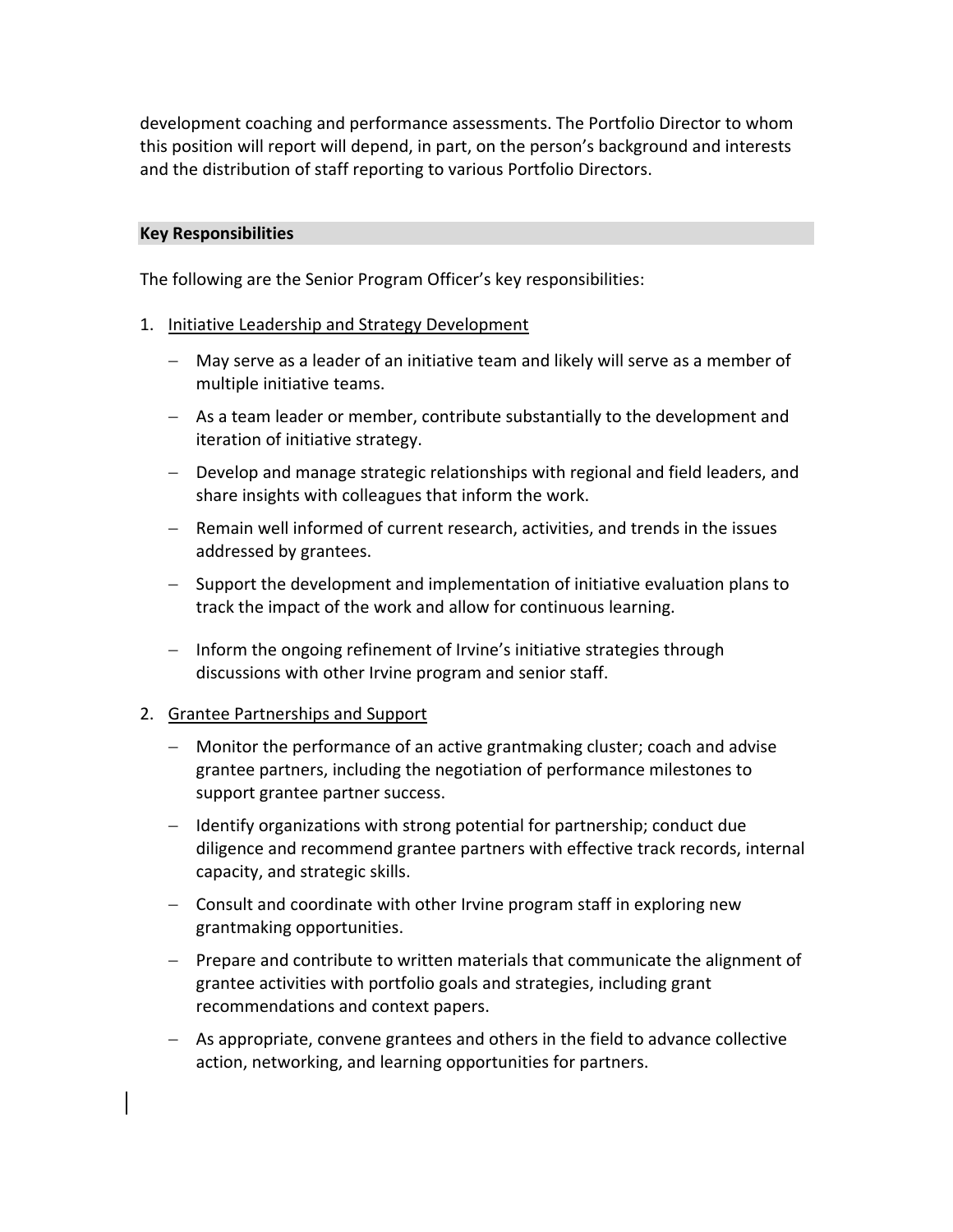- 3. Collaboration with Colleagues to Execute Initiative and Foundation‐wide Efforts
	- $-$  Collaborate with other staff  $-$  to coordinate with and contribute to projects and relationships that may connect to other Foundation efforts.
	- Maintain a working knowledge of other Foundation efforts.

## **Qualifications**

The ideal candidate has the following qualifications:

- Senior-level work experience in grantmaking or project execution focused on benefitting target communities or populations, which could be in the public, nonprofit or private sectors.
- An understanding of issues related to economic opportunity and/or political opportunity.
- A commitment to and track record of working with disadvantaged communities.
- A track record of working with cross-sector collaborations.
- **Experience in project design and/or portfolio management experience, evaluation,** policy, and communications efforts.
- A Bachelor's degree is required; a Master's degree is preferred.

The ideal candidate has the following skills and abilities:

- **Demonstrated ability to plan and think strategically, set and achieve realistic goals,** and objectives, and balance multiple priorities.
- Ability to assemble, analyze, assess, and draw conclusions from data.
- Excellent written and oral communication skills, and listening skills, and judgment in communicating within a variety of settings.
- Ability to represent the Foundation with any number of external audiences and to be a credible voice in the field in which the Foundation is working.
- **Creative and entrepreneurial.**
- The ability to work across the political spectrum, and to respect diverse perspectives.
- Ability to assess the leadership, track record, and capacity of a social sector organizations and collaboratives.
- The personal presence to represent the Foundation in diverse forums and relationships.
- A desire to work collaboratively in a dynamic team-oriented environment.
- Comfort with ambiguity and willingness to be flexible and adaptable to changes in the needs of the Foundation's various initiatives.
- Ability to thrive and succeed in a dynamic, fluid workplace environment. A track record of having worked in an organization in a formative stage and an ability to get things done.